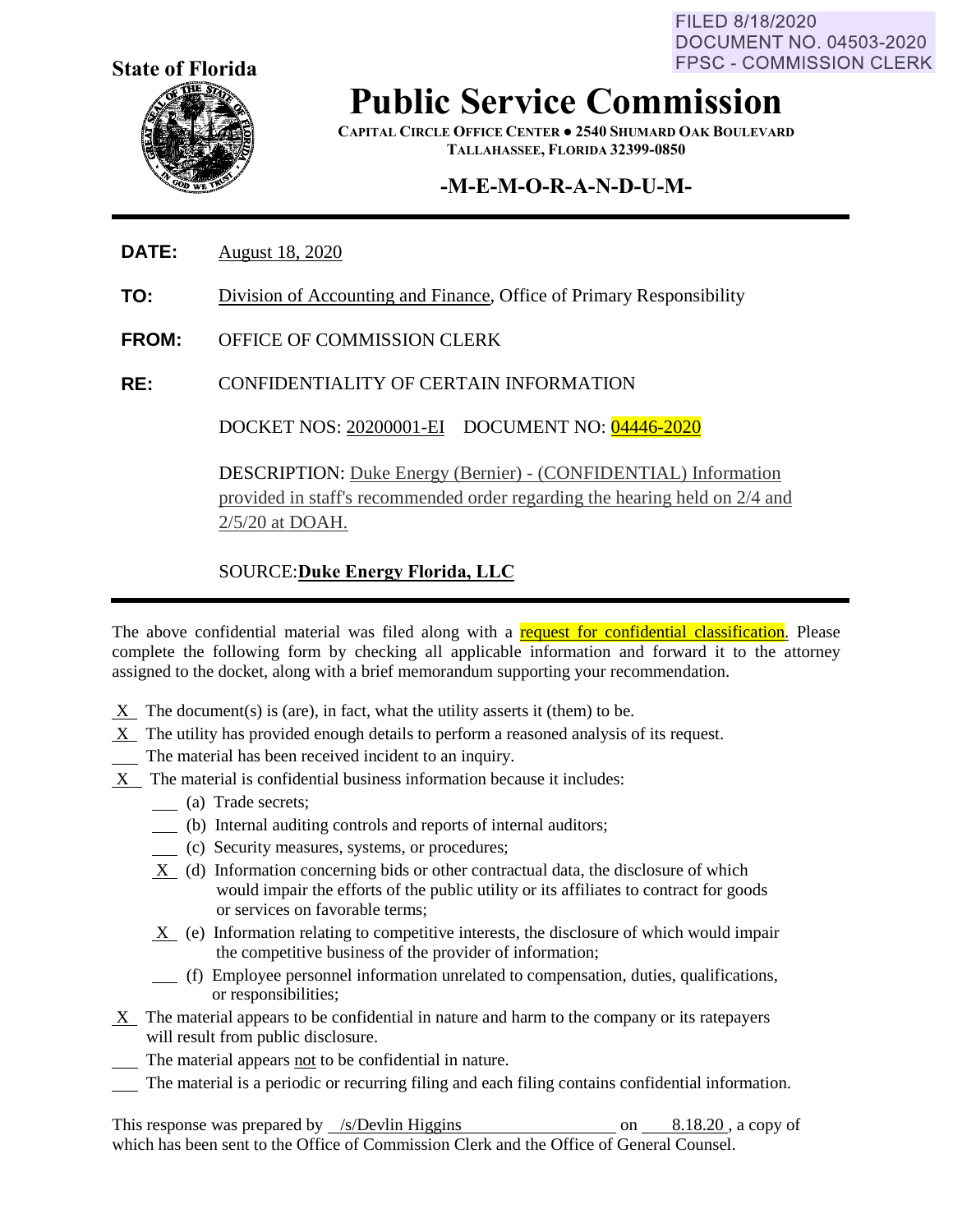### **State of Florida**



 $\overline{a}$ 

# **Public Service Commission**

**CAPITAL CIRCLE OFFICE CENTER ● 2540 SHUMARD OAK BOULEVARD TALLAHASSEE, FLORIDA 32399-0850**

### **-M-E-M-O-R-A-N-D-U-M-**

**DATE:** August 18, 2020

**TO:** Suzanne S. Brownless, Special Counsel, Office of the General Counsel

**FROM:** Devlin Higgins, Public Utility Analyst IV, Division of Accounting & Finance

### **RE:** CONFIDENTIALITY OF CERTAIN INFORMATION

DOCKET NO: 20200001-EI DOCUMENT Nos: 04446-2020

DESCRIPTION: Duke Energy (Bernier) - (CONFIDENTIAL) Information provided in staff's recommended order regarding the hearing held on 2/4 and 2/5/20 at DOAH.

#### SOURCE: Duke Energy Florida

Pursuant to Section 366.093, Florida Statutes (F.S.), and Rule 25-22.006, Florida Administrative Code, Duke Energy Florida (DEF or Company) requests confidential classification of certain information provided in order to compose the Staff Recommended Order (SRO). Due to concerns regarding the maintenance of confidentiality with respect to the information subject to this request, the Florida Public Service Commission by Order No. PSC-2019-0484-FOF-EI, and Document No. 10846-2019, sent this matter for hearing to the Florida Division of Administrative Hearings.<sup>[1](#page-1-0)</sup> The information provided by DEF for the SRO was available to the Office of Public Counsel, the Florida Industrial Power Users Group, White Springs Agricultural Chemicals, Inc., d/b/a PCS Phosphate – White Springs, and Staff of the Florida Public Service Commission, collectively referred to as the "Parties" to the proceeding at DOAH concerning operations at Plant Bartow.

The Company is claiming confidentiality of its filing under Section 366.093(3)(d), F.S., and Section 366.093(3)(e), F.S. Per the Statute, propriety of confidential business information includes, but is not limited to: Subsection (d) "[i]nformation concerning bids or other contractual data, the disclosure of which would impair the efforts of the public utility or its affiliates to contract for goods or services on favorable terms," and Subsection (e) "[i]nformation relating to competitive interests, the disclosure of which would impair the competitive business of the provider of the information."

More specifically, the information at issue relates to claimed proprietary and confidential operating technical information regarding a third-party's (to DEF) component/equipment design

<span id="page-1-0"></span><sup>1</sup> Order No. PSC-2019-0484-FOF-EI, Issued November 18, 2019, Docket No. 20190001-EI, *In re: Fuel and purchased power cost recovery clause with generating performance incentive factor*.